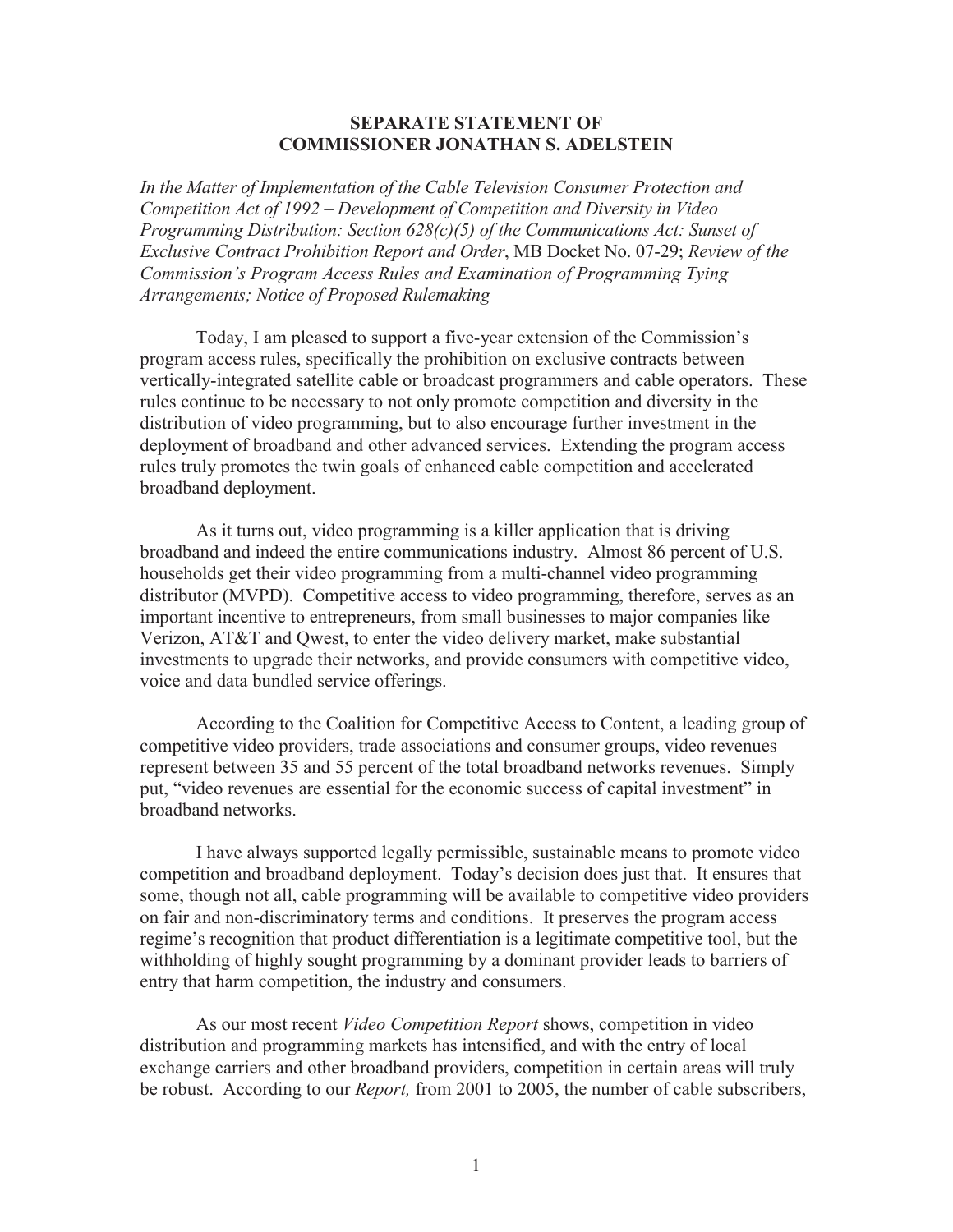as a share of total MVPD subscribers, has decreased from 77 percent to 69 percent. Commensurately, DBS subscribership has increased from 18 percent to 27 percent. While the competitive presence of DBS has reduced cable's dominance, concentration remains a concern: the top four MVPDs serve 63 percent of all MVPD subscribers, up five percent from 2004. Program access and vertical integration remain major areas of concern.

The Order and Further Notice address these concerns by extending our program access rules and seeking comment on whether DBS should be subject to the program access rules. While the only vertically-integrated DBS provider currently complies with our access rules pursuant to a merger condition,  $\frac{1}{1}$  we should examine whether the rules should apply, especially since our program access regime applies to cable and common carriers.

I believe that video distribution and the resultant revenue stream will continue to drive broadband deployment, which can benefit consumers and the free flow of information beyond the video marketplace. Consumers will benefit not only from more choice, better service and lower prices, but consumers also stand to gain from a more robust exchange in the marketplace of ideas.

I have long expressed grave concerns about the negative effects of media consolidation in this country, and have focused on the problems raised by growing vertical integration of programming and distribution. Vast new distribution networks promise to limit the ability of any vertically integrated conglomerates from imposing an economic, cultural or political agenda on the public with few alternative choices. I truly believe the benefits of video competition extend beyond the many typical advantages of competition that accrue to consumers, and can actually improve the health of our overall democracy.

One note of concern about this *Order* is the curious turn it takes in revising the discovery process. The Commission decides here it is unreasonable for a respondent not to produce on request all the relevant documents requested by the complainant without an clear discovery standard and a meaningful mediation process.*.* The modification to our existing rules is surprising because, to date, there has not been a single instance where the Commission has requested documents that a party has refused to produce.

The *Order* provides no articulated basis in law, administrative policy or practice to justify such a radical change in Commission policy. The problem with the production of documents has not been a failure of our procedural rules; rather, it has been a failure of will – the Commission's will. It has taken the Commission, on average, seven months to resolve on the merits three out of the 13 complaints filed since December 1998 that the parties did not settle.

<sup>&</sup>lt;sup>1</sup> Within the context of the pending Liberty Media/DIRECTV transaction, the applicants have expressed a willingness to continue compliance, pursuant to merger conditions in the *News/Hughes* transaction and Order.